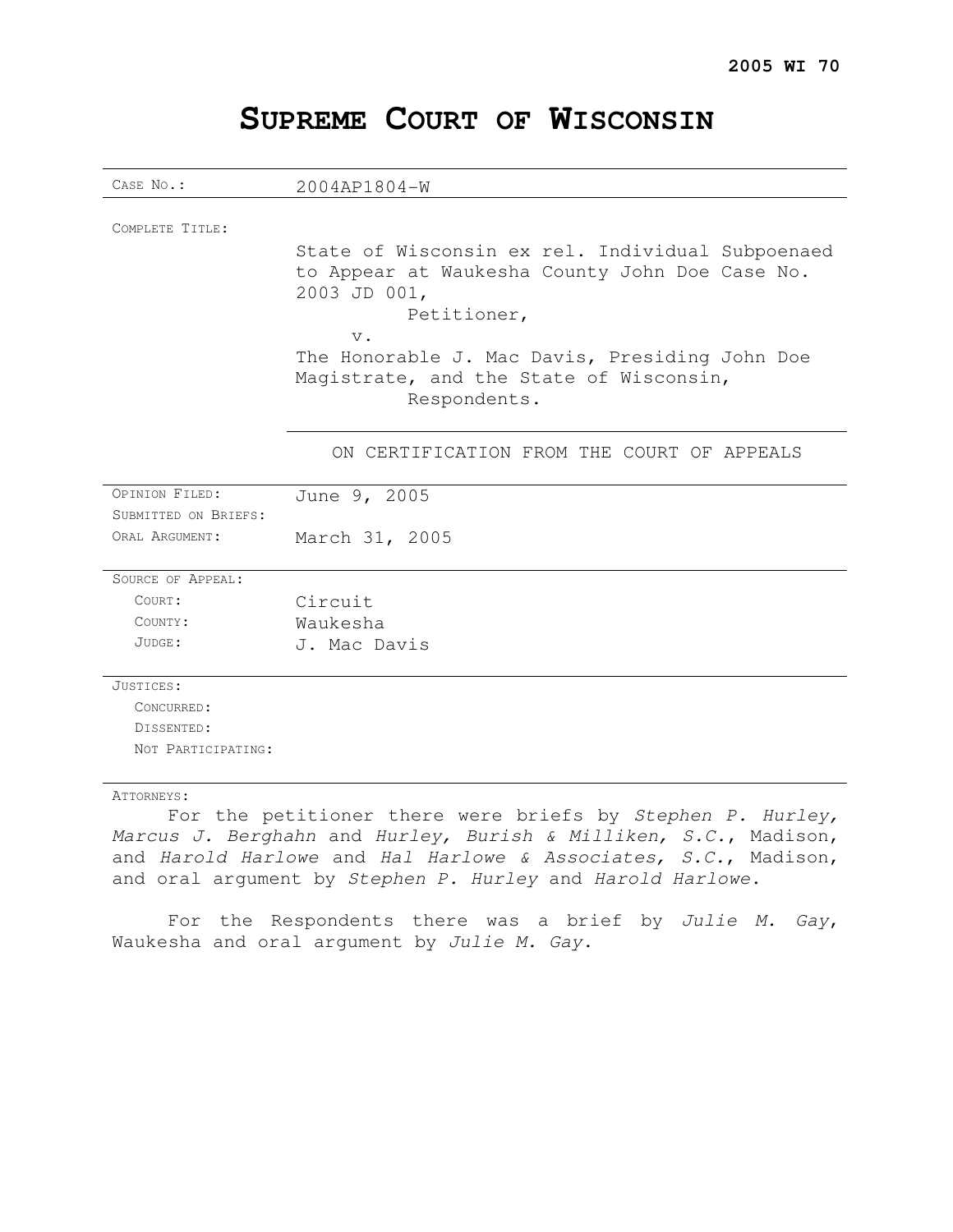#### **2005 WI 70**

NOTICE

**This opinion is subject to further editing and modification. The final version will appear in the bound volume of the official reports.** 

No. 2004AP1804-W (L.C. No. 03 JD 1)

STATE OF WISCONSIN THE STATE OF WISCONSIN THE STATE OF STATE OF STATE OF STATE OF STATE OF STATE OF STATE OF STATE OF STATE OF STATE OF STATE OF STATE OF STATE OF STATE OF STATE OF STATE OF STATE OF STATE OF STATE OF STATE

**State of Wisconsin ex rel. Individual Subpoenaed to Appear at Waukesha County John Doe Case No. 2003 JD 001,** 

 **Petitioner,** 

 **v.** 

 $\overline{a}$ 

**The Honorable J. Mac Davis, Presiding John Doe Magistrate, and the State of Wisconsin,** 

 **Respondents.** 

### **FILED**

### **JUN 9, 2005**

Cornelia G. Clark Clerk of Supreme Court

PETITION for a supervisory writ of prohibition. The writ of prohibition is granted and the cause remanded.

¶1 SHIRLEY S. ABRAHAMSON, C.J. The court of appeals certified this matter to this court pursuant to Wis. Stat. § 809.61<sup>1</sup> to determine whether Judge J. Mac Davis, acting as a John Doe judge, has either the statutory or inherent authority to require counsel for a John Doe witness to take an

 $1$  All references to the Wisconsin Statutes are to the 2001-02 version unless otherwise indicated.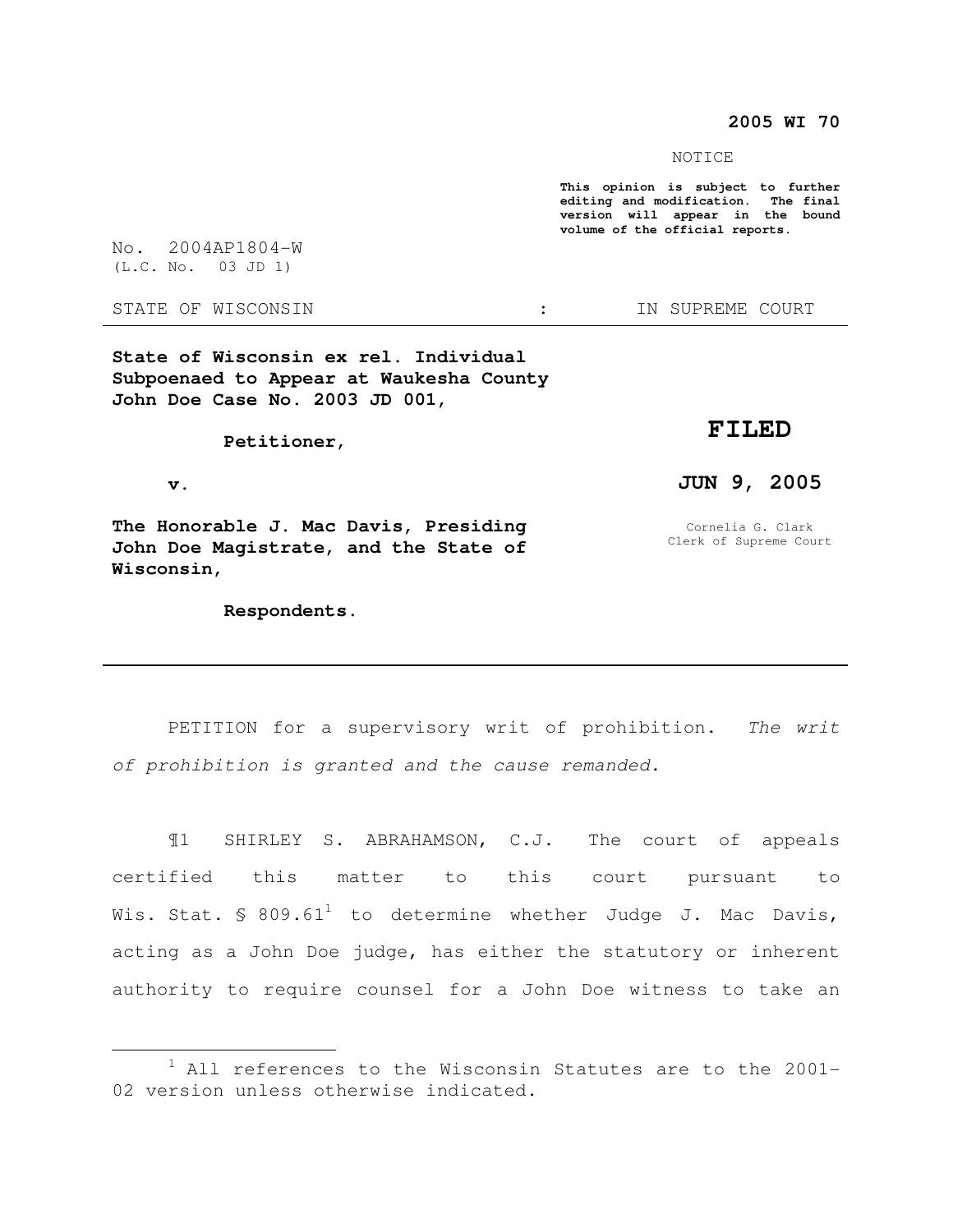oath of secrecy when the John Doe proceedings were already subject to a secrecy order, and whether counsel's refusal to take such an oath can be the basis for disqualifying counsel from representing a witness at the John Doe proceeding.<sup>2</sup>

¶2 We conclude that a John Doe judge does not have either the statutory or inherent authority to require a witness's counsel to take an oath of secrecy when the John Doe proceedings are already subject to a secrecy order. Accordingly, we hold that the John Doe judge's decision in the instant case to disqualify counsel for declining to take a redundant secrecy

 $\overline{a}$ 

1. Does a John Doe judge have authority, either statutory or inherent, to require a John Doe witness's counsel to take a secrecy oath?

2. Is counsel's refusal to take the oath a basis for disqualifying counsel from representing a witness at the John Doe proceeding?

3. If a John Doe judge has the authority to require counsel to take an oath of secrecy and the authority to disqualify counsel if counsel declines to do so, what is the proper procedure and what are the factors a John Doe judge should consider before disqualifying counsel?

4. How does a witness's Wis. Stat. § 968.26 (2001- 2002) right to counsel at the John Doe proceeding balance against a John Doe judge's authority to require an oath of secrecy and to disqualify counsel for declining to take the oath?

State ex rel. Individual Subpoenaed to Appear at Waukesha County John Doe Case No. 2003 JD 001 v. The Honorable J. Mac Davis, No. 2004AP1804-W, Certification Mem. (Wis. Ct. App. Oct. 6, 2004).

 $2$  The court of appeals, in certifying the writ of prohibition, posed the following four issues: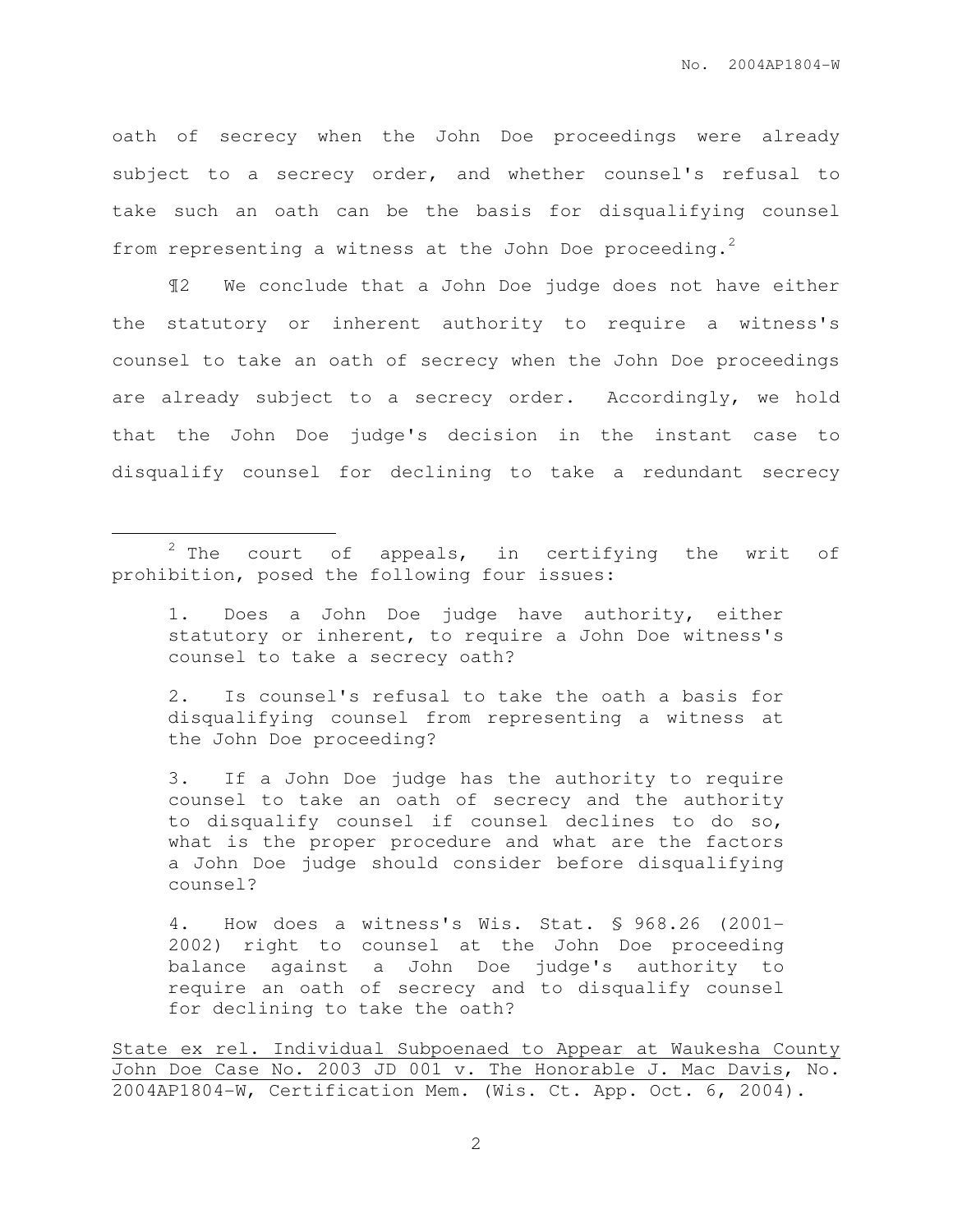oath was unwarranted. We grant the writ of prohibition and remand the cause for further proceedings.

I

¶3 The facts are sparse and undisputed. This particular John Doe proceeding was initiated in April 2003. In June 2004, the Witness<sup>3</sup> was subpoenaed to appear before the Honorable J. Mac Davis, the John Doe judge. Two attorneys accompanied the Witness. These two attorneys had apparently represented the Witness for two years in matters related to this particular John Doe proceeding. Also present at the June 2004 John Doe proceeding were two police officers, the court reporter, and the district attorney for Waukesha County.

¶4 When this John Doe proceeding was initiated in 2003, Judge Kathryn Foster, the John Doe judge, ordered that the proceedings be kept secret. The order, entered by Judge Foster on April 3, 2003, read in relevant part:

[N]o witness/attorney representing the witness at this John Doe proceeding shall reveal to any other person, the questions asked of that witness, the answers given, or any other matters observed or heard within the secret John Doe proceeding.

¶5 Judge Davis, the judge to whom the John Doe proceedings were assigned, instructed everyone at the June 2004 proceeding about the order of secrecy. He then provided to the

 $\overline{a}$ 

<sup>3</sup> All persons called to appear before a John Doe judge are referred to as "witnesses." The specific witness relevant to this case will be referred to as "the Witness."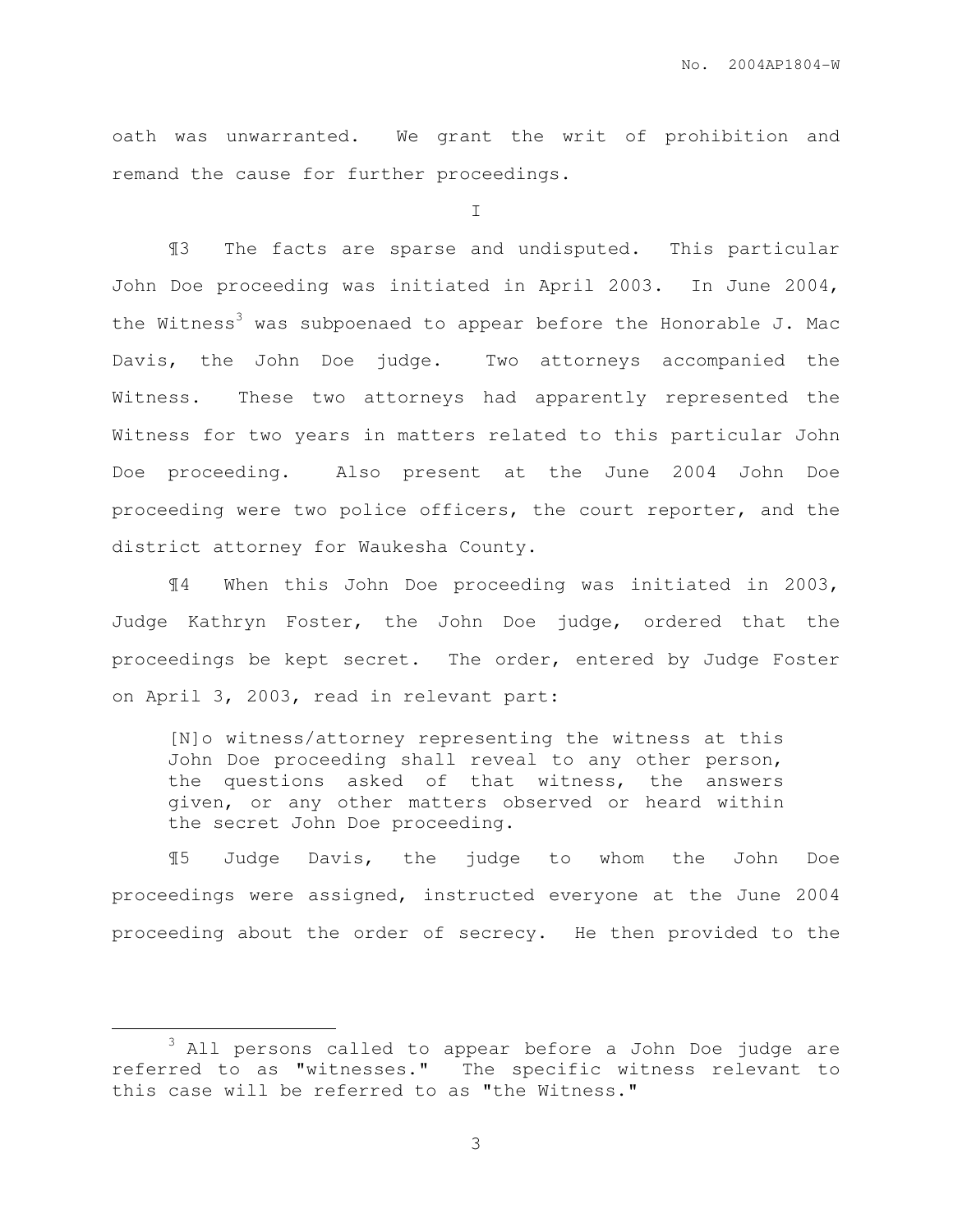Witness a written "Admonishment to John Doe Witness," and read the Admonishment into the record.

¶6 The relevant portion of the Admonishment to the John Doe Witness was read into the record as follows:

THE COURT: . . . You are appearing before a John Doe proceeding, ordered to be convened and conducted by myself, the Honorable J. Mac Davis, Circuit Court Judge, Waukesha County, Wisconsin.

Under Wisconsin law John Doe proceedings may be secret, and this one is. You are admonished and directed to maintain this secrecy, and to inform no one of the questions asked of you, the answers given by you, or any other matters observed or heard during this John Doe proceeding, with the exception of your own attorney, if you have one. You obviously do. Violations of this secrecy order may be punished as contempt of court. Do you understand?

THE WITNESS: Yes.

¶7 After reading the Admonishment, thereby reaffirming the secrecy order, Judge Davis required the Witness to swear and sign an oath of secrecy. The text of the oath was as follows:

I hereby solemnly swear that I will keep any evidence received in this John Doe Proceeding secret to the best of my ability, and will disclose it to no one other than other sworn agents of the Proceedings. SO HELP ME GOD.

The Witness responded to the oral secrecy oath, saying, "So help me God." The Witness then signed a copy of the oath. Judge Davis then administered the statutory oath required of witnesses: "Do you swear to tell the truth, the whole truth, and nothing but the truth so help you God." $4$  The Witness complied.

 $\overline{a}$ 

 $4$  Wis. Stat. § 906.03.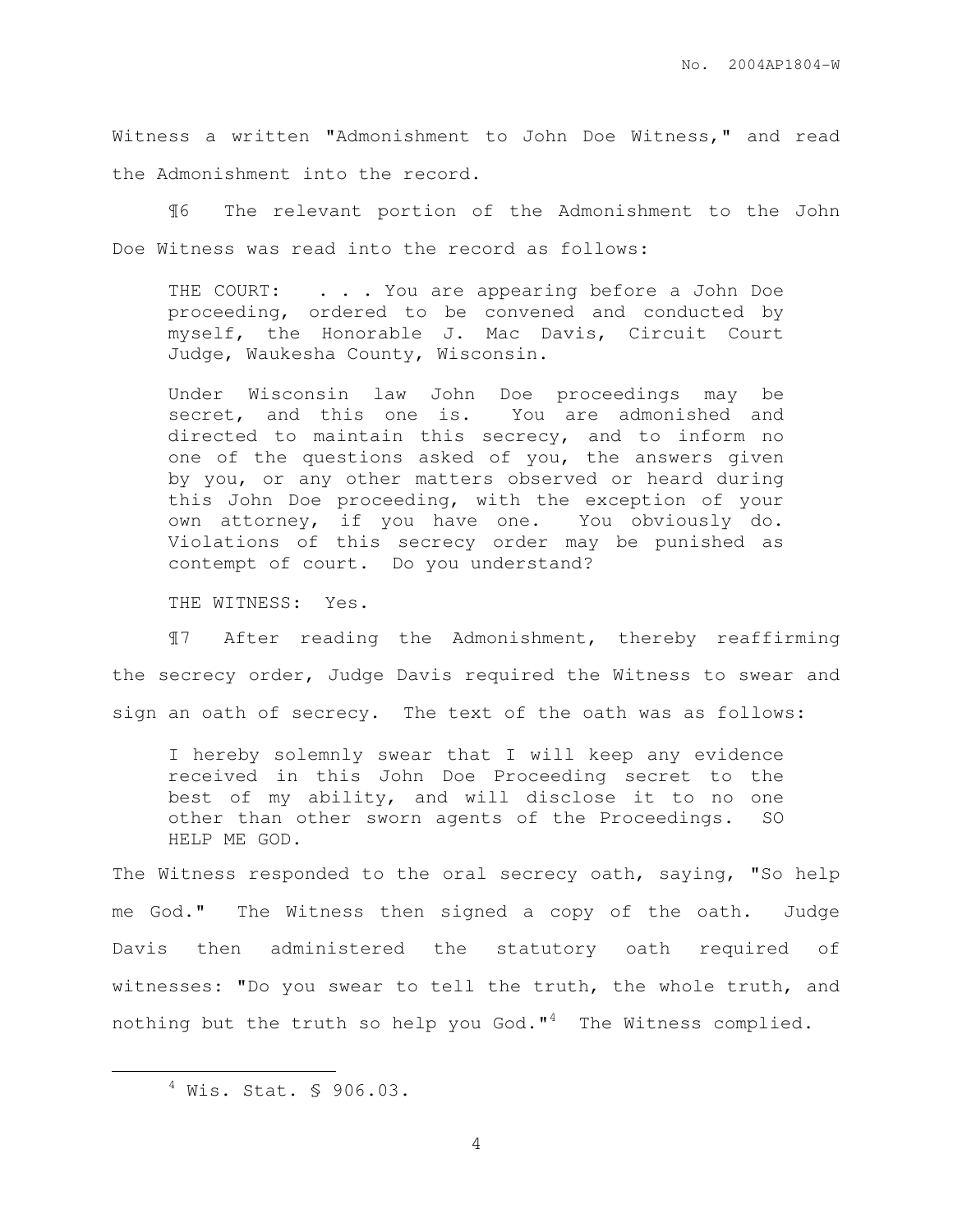¶8 Judge Davis then addressed the Witness's two attorneys, asking one of them, "Do you understand that you are also under an obligation and order of this Court to not disclose what happens in the John Doe proceedings. You can, of course, discuss it with your co-counsel and client but not with others; is that clear in your mind?" The attorney responded, "Yes." Judge Davis then asked the attorneys to take the same oath of secrecy; both attorneys declined.

¶9 The Witness asserts that Judge Davis lacks authority to require an oath of secrecy from the Witness's attorneys, although both attorneys stated that they would comply with the secrecy order. The Witness contends that when there is already a lawful secrecy order in place, the additional requirement of a secrecy oath from the Witness's attorneys is not necessary to carry out a John Doe judge's statutory mandate. In addition to arguing redundancy, the Witness argues that the oath of secrecy from the Witness's attorneys would impair the attorney-client relationship.

¶10 The John Doe judge and the State assert that given the importance of secrecy to John Doe proceedings, a John Doe judge's inherent authority must allow the judge to require secrecy oaths of a witness's counsel even when a secrecy order is in place. Judge Davis explained the purpose of the secrecy oath at the June 2004 proceeding, saying, "In order to protect and enforce [the original secrecy order] in a practical fashion it is important to let the people involved know that [the proceeding] is under an order of secrecy. And one of the best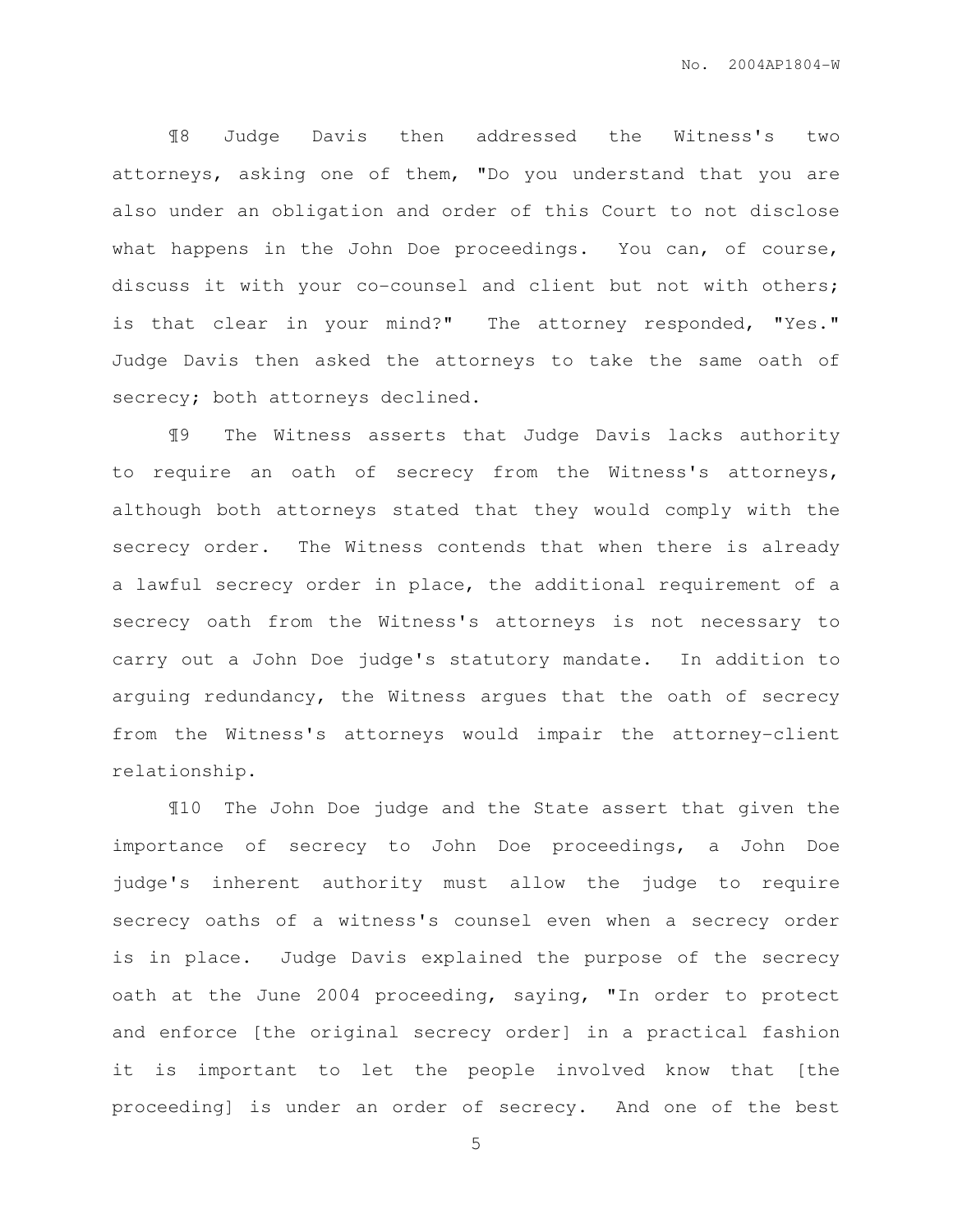ways to enforce that is to ask for an oath whereby they acknowledge in a formal fashion that they are under the obligation, and will comply."

¶11 In enforcing the secrecy oath, Judge Davis acknowledged that the right to counsel is an important right and that under the John Doe statute a witness has a right to counsel.

¶12 Because the attorneys refused to take the oath of secrecy, Judge Davis disqualified them from representing the Witness.

¶13 In response to the disqualification of counsel, the Witness sought a supervisory writ of prohibition from the court of appeals pursuant to Wis. Stat.  $\frac{1}{5}$  809.51.<sup>5</sup> The purpose of the writ is to prohibit Judge Davis from requiring the Witness's counsel to take the secrecy oath. The court of appeals in turn certified the matter to this court. Pending the resolution of this case, the court of appeals has stayed further enforcement of the Witness's subpoena.

 $\overline{a}$ 

<sup>&</sup>lt;sup>5</sup> Pursuant to an order issued by the court of appeals, the State was made a respondent in this case along with Judge Davis. When the petition for the writ of prohibition was filed, it too became part of the sealed record. A reporter from the Milwaukee Journal Sentinel filed a request to see the petition. To represent the interests of the executive branch in whether to unseal the petition for writ of prohibition, the State was brought into this case as a respondent. Because nothing in the petition disclosed materials essential to the secrecy of the John Doe proceeding, the petition for a writ of prohibition was unsealed.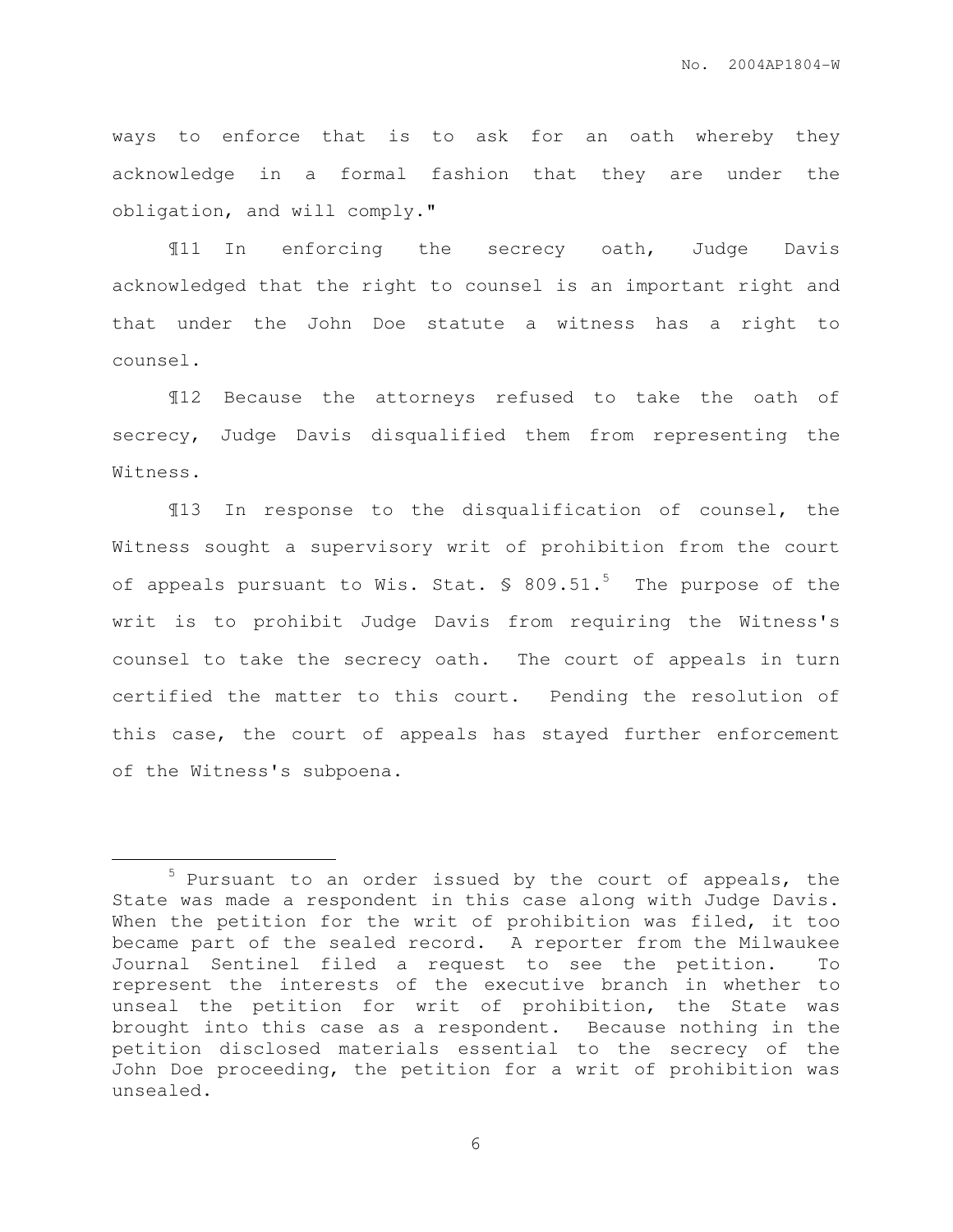II

¶14 We first determine the applicable standard of review. The Witness has petitioned for a writ of prohibition on the ground that the John Doe judge exceeded his authority by requiring the Witness's counsel to take an oath of secrecy when there was already a secrecy order in effect.

¶15 A writ of prohibition is an extraordinary remedy that normally will not issue except in the absence of other adequate remedies.<sup>6</sup> As a remedy, writs of prohibition are often used in connection with John Doe proceedings.<sup>7</sup> Neither party challenges whether a writ of prohibition is the proper procedure to test the John Doe judge's authority in the present case. Rather, the parties dispute whether, based on the facts of this case, the court should issue the writ here.

¶16 A writ of prohibition is the appropriate remedy "to restrain the exercise of judicial functions outside or beyond the jurisdiction of a court, or an official acting in a judicial capacity, where great hardship would otherwise result."<sup>8</sup>

 $6$  State ex rel. Rogers v. Burton, 11 Wis. 50,  $[ *51]$ , 52, [\*53] (1860).

 $8$  Klinkiewicz, 35 Wis. 2d at 375-76.

 $\overline{a}$ 

 $^7$  See, e.g., State ex rel. Unnamed Person No. 1 v. State, 2003 WI 30, 260 Wis. 2d 653, 660 N.W.2d 260; State ex rel. Klinkiewicz v. Duffy, 35 Wis. 2d 369, 151 N.W.2d 63 (1967); State ex rel. Niedziejko v. Coffey, 22 Wis. 2d 392, 126 N.W.2d 96 (1964); State ex rel. Jackson v. Coffey, 18 Wis. 2d 529, 118 N.W.2d 939 (1963); State ex rel. Kowaleski v. District Court, 254 Wis. 363, 372, 36 N.W.2d 419 (1949), overruled on other grounds by State ex rel. Jackson v. Coffey, 18 Wis. 2d 529, 537, 118 N.W.2d 939 (1963).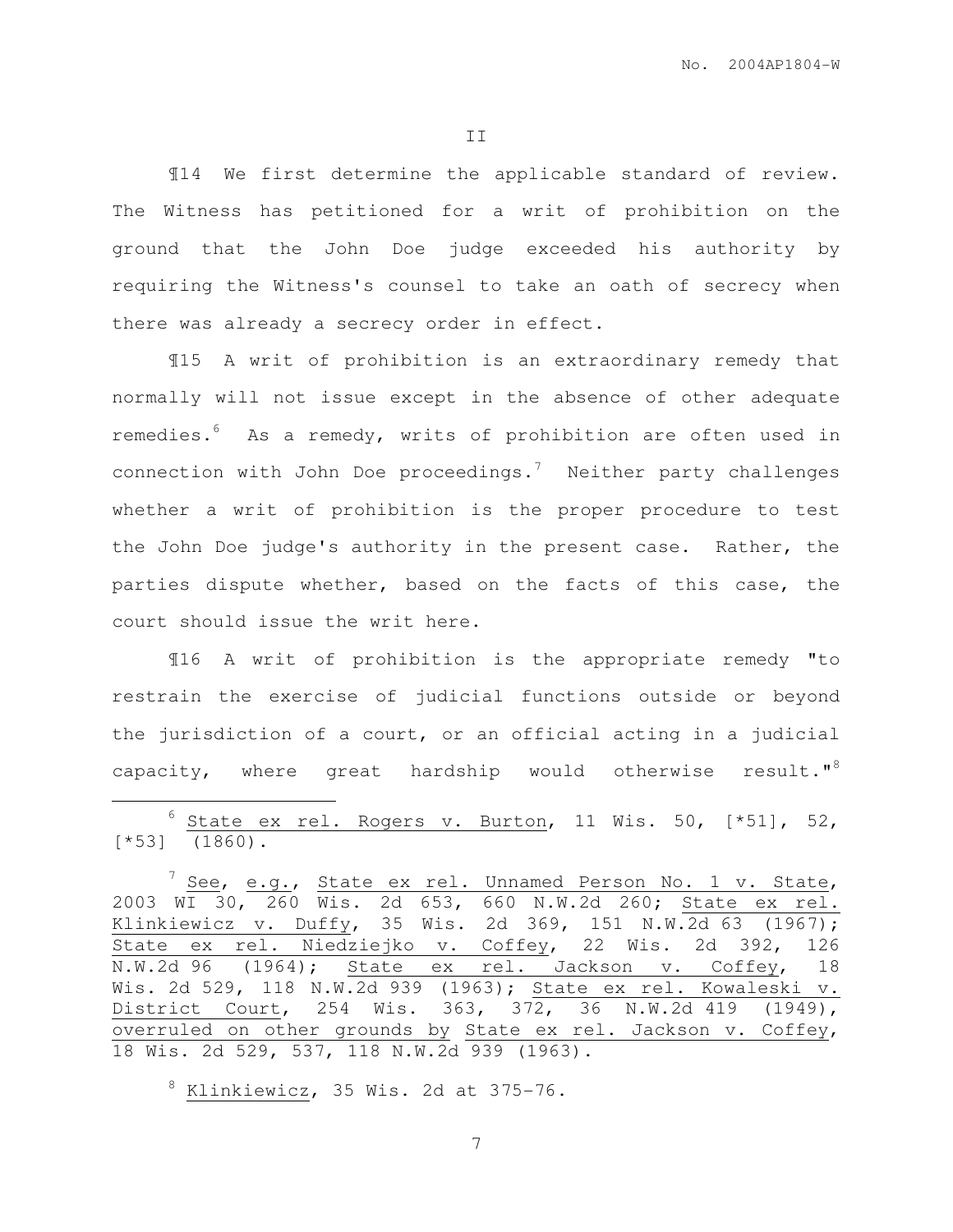Accordingly, if the court or a John Doe judge is properly exercising powers and jurisdiction, a writ will not issue.<sup>9</sup>

¶17 In the instant case, the requested writ of prohibition will issue if the John Doe judge acted in excess of his powers. Whether a John Doe judge has exceeded his or her powers is a question of law that this court determines independently.<sup>10</sup>

III

¶18 In Wisconsin, a John Doe proceeding is initiated under Wis. Stat. § 968.26. That statute reads in relevant part as follows:

John Doe proceeding. If a person complains to a judge that he or she has reason to believe that a crime has been committed within his or her jurisdiction, the judge shall examine the complainant under oath and any witnesses produced by him or her and may, and at the request of the district attorney shall, subpoena and examine other witnesses to ascertain whether a crime has been committed and by whom committed. The extent to which the judge may proceed in the examination is within the judge's discretion. The examination may be adjourned and may be secret. Any witness examined under this section may have counsel present at the examination but the counsel shall not be allowed to examine his or her client, cross-examine other witnesses or argue before the judge. If it appears probable from the testimony given that a crime has been committed and who committed it, the complaint may be reduced to writing and signed and verified; and

<sup>9</sup> Kowaleski, 254 Wis. at 372; Peter B. v. State, 184 Wis. 2d 57, 68-69, 516 N.W.2d 746 (Ct. App. 1994).

 $\overline{a}$ 

 $10$  State v. Cummings, 199 Wis. 2d 721, 733, 546 N.W.2d 406 (1996) ("This court accepted certification . . . in order to clarify the roles and delineate the authority of both judges and prosecutors in a John Doe proceeding. These are questions of statutory interpretation which this court reviews de  $novo \cdot \cdot \cdot \cdot \cdot$ ").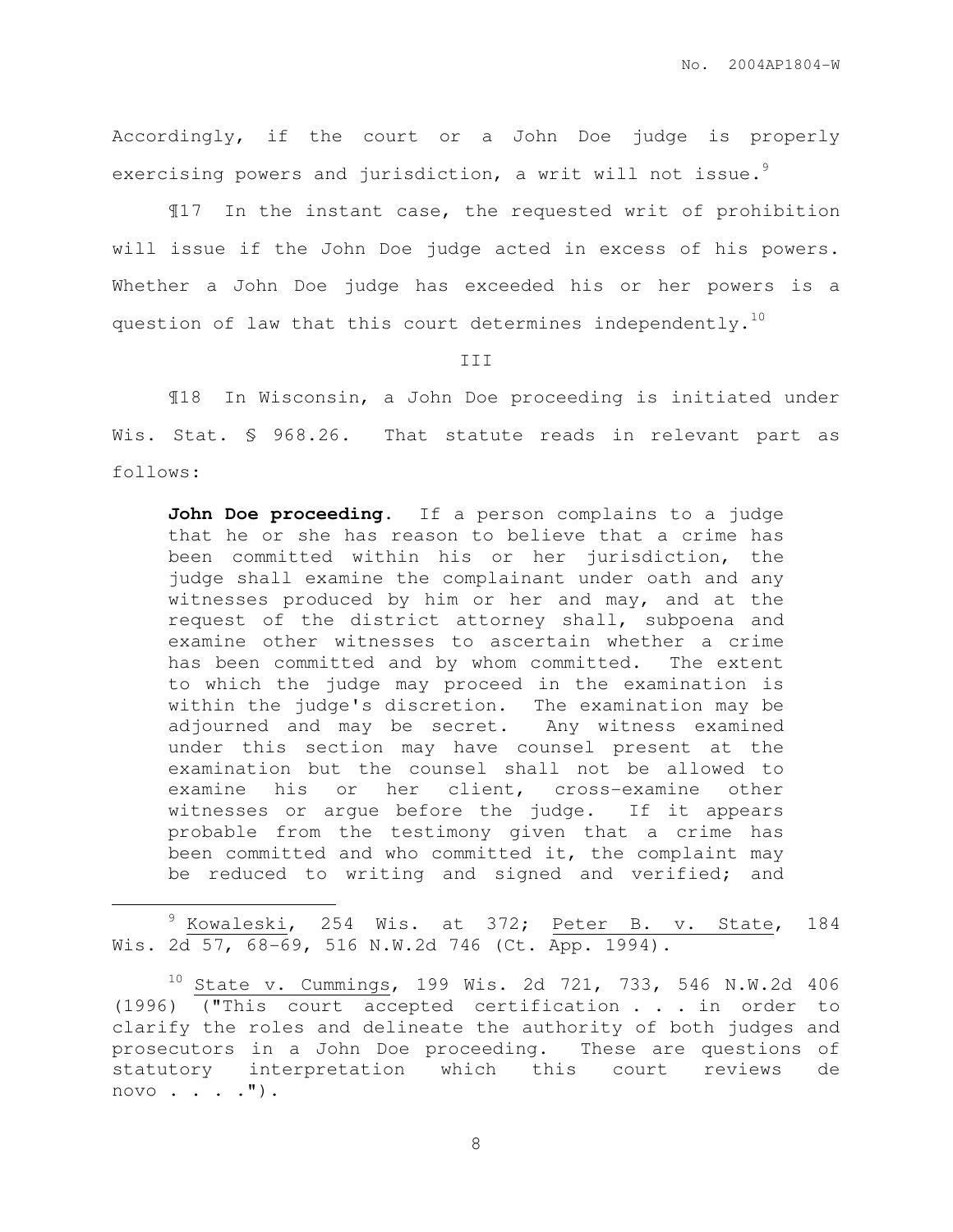thereupon a warrant shall issue for the arrest of the accused. Subject to s. 971.23, if the proceeding is secret, the record of the proceeding and the testimony taken shall not be open to inspection by anyone except the district attorney unless it is used by the prosecution at the preliminary hearing or the trial of the accused and then only to the extent that it is so used. . . .

¶19 A John Doe proceeding is an independent investigatory tool used to ascertain whether a crime has been committed, and if so, by whom. $^{11}$  John Doe proceedings have a long history in Wisconsin. This court has previously discussed John Doe proceedings in detail;<sup>12</sup> we will not restate that discussion here.

¶20 An important aspect of a John Doe proceeding is  $s$ ecrecy.<sup>13</sup> A John Doe judge has the "power to determine whether the examination will be secret. $"$ <sup>14</sup> Secrecy may assist the factfinding process. It keeps information from a target who might consider fleeing; prevents a suspect from collecting perjured testimony for the trial; prevents those interested in thwarting the inquiry from tampering with testimony or secreting evidence; and renders witnesses more free in their disclosures.<sup>15</sup>

 $11$  Unnamed Person No. 1, 260 Wis. 2d 653,  $\P$ 22.

 $\overline{a}$ 

 $12$  See, e.g., State v. Washington, 83 Wis. 2d 808, 266  $N.W.2d$  597 (1978).

 $13$  See Wis. Stat. § 968.26 ("The examination . . . may be secret."); Wis. Family Counseling Servs. v. State, 95 Wis. 2d 670, 291 N.W.2d 631 (Ct. App. 1980).

<sup>14</sup> Washington, 83 Wis. 2d at 822; Niedziejko, 22 Wis. 2d 392 at 398.

<sup>15</sup> Cummings, 199 Wis. 2d at 736; Betty Brown, The Wisconsin District Attorney and the Criminal Case 5 (2d ed. 1975).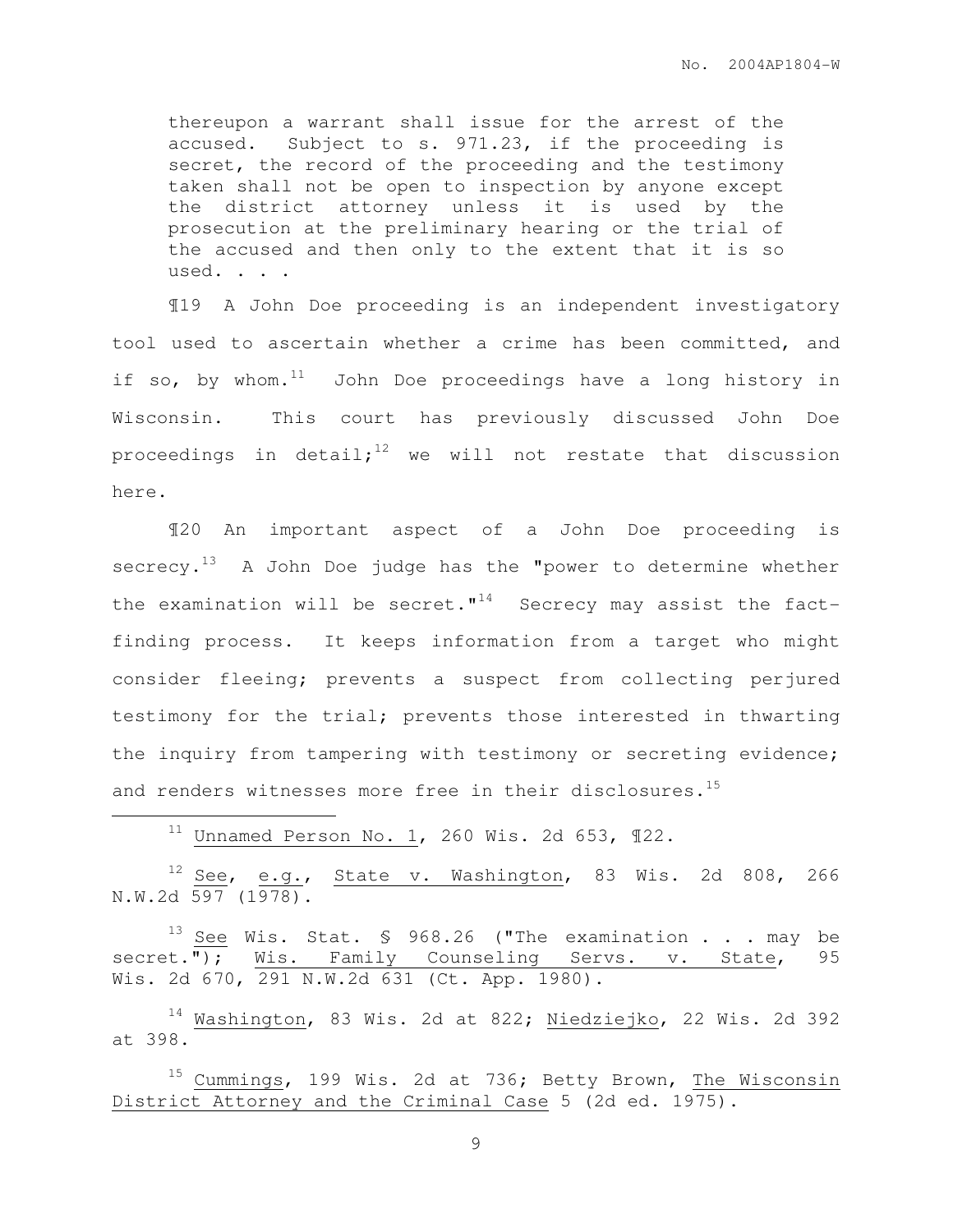¶21 The parties do not dispute the validity of the secrecy order or that the secrecy order was in effect at all times relevant to this case. A proper secrecy order (like the one in the instant case) covers questions asked, witnesses' answers, transcripts of the John Doe proceeding, and any exhibits that might be produced.<sup>16</sup> The scope of a proper secrecy order also encompasses "other matters observed or heard . . . at a [secret] John Doe Proceeding."<sup>17</sup>

¶22 The narrow question presented in the instant case is whether a John Doe judge has the authority to require a witness's counsel to take an oath of secrecy when a secrecy order covering the proceedings is already in effect. We need not and do not address the authority of a John Doe judge to require a witness's counsel to take an oath of secrecy when no secrecy order has been entered covering the John Doe proceedings.

¶23 A John Doe judge's authority stems both from the statutes and from powers inherent to a judge. $^{18}$ 

¶24 Statutory powers afforded a court are not necessarily afforded a John Doe judge. $19$  We therefore examine the statutory powers of a John Doe judge found in Wis. Stat. § 968.26 to

<sup>16</sup> State v. O'Connor, 77 Wis. 2d 261, 279, 252 N.W.2d 671 (1977).

 $17$  Unnamed Person No. 1, 260 Wis. 2d 653,  $\P62$ .

 $18$  Cummings, 199 Wis. 2d at 738.

 $\overline{a}$ 

 $19$  State ex rel. Jackson v. Coffey, 18 Wis. 2d 529, 536, 118 N.W.2d 939 (1963).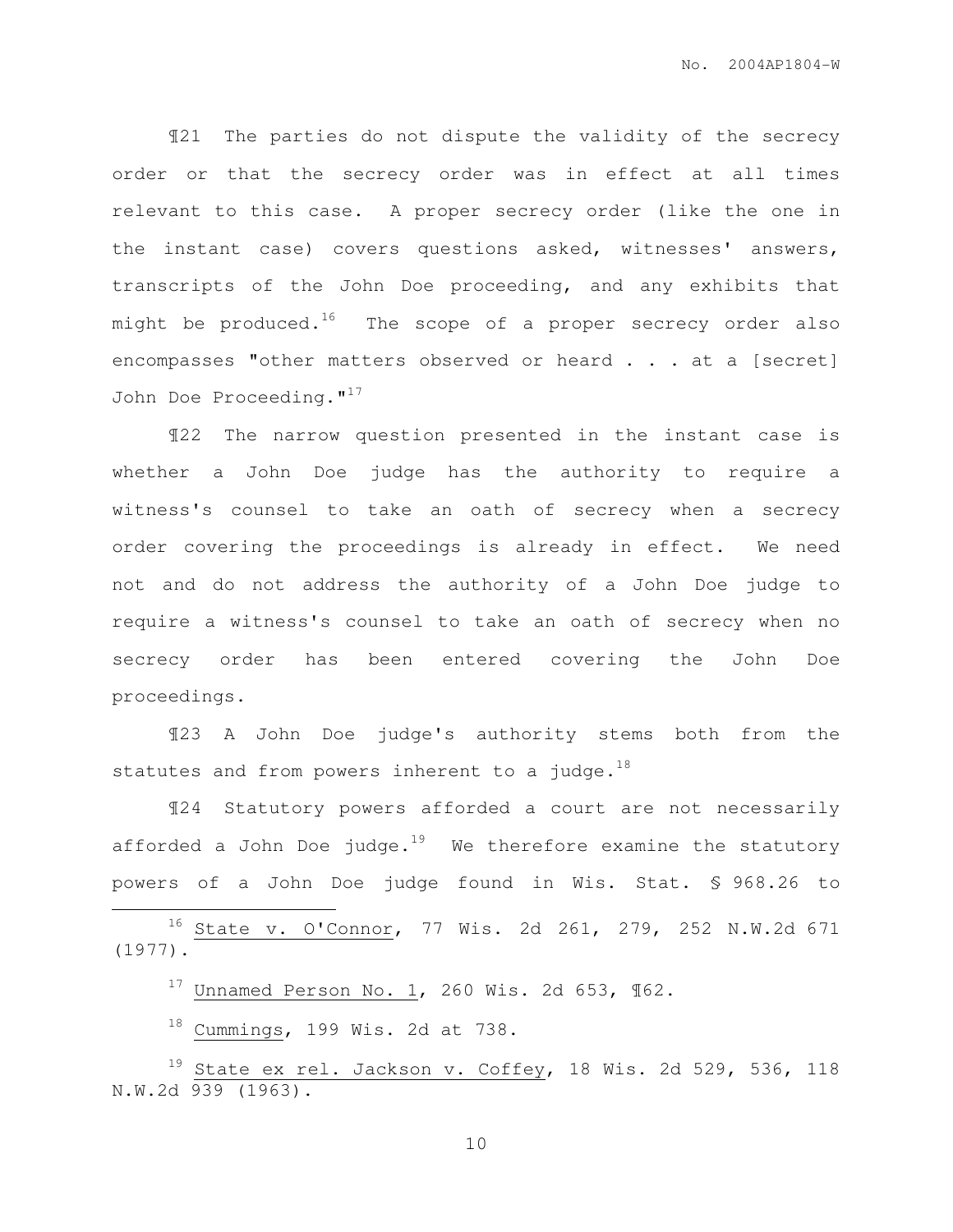determine whether the statute authorizes a John Doe judge to require a witness's attorney to take an oath of secrecy.

¶25 Wisconsin Stat. § 968.26 explicitly states that a John Doe examination may be secret, but provides no indication as to how that secrecy is to be achieved.<sup>20</sup> Section 968.26 contains no mention of secrecy-related oaths or secrecy orders.

¶26 A John Doe judge's powers are not, however, limited to those enumerated in Wis. Stat.  $\frac{1}{2}$  968.26.<sup>21</sup> We next examine whether a John Doe judge has inherent authority to require a

C. Order of Secrecy

 $\overline{a}$ 

[ADD THE FOLLOWING IF A SECRET JOHN DOE PROCEEDING HAS BEEN AUTHORIZED.]

"Under Wisconsin law, a circuit court judge may order that a John Doe proceeding be secret. That has been done in this case. You are ordered to maintain the secrecy of this John Doe proceeding and to inform no one, other than your attorney if you have one, of the questions asked of you, the answers given by you, or any other matters observed or heard during this proceeding. Violation of this secrecy order may be punished as a contempt of court.

"You are now being given a copy of the Order of Secrecy. Do you acknowledge receipt of this Order of Secrecy?"

Wis JI--Criminal SM-12 (1999). This instruction and a written copy of the order of secrecy were given to the Witness and the Witness's counsel in this case prior to Judge Davis's administration of the secrecy oath to the Witness and attempted administration of the secrecy oath to the Witness's counsel.

 $^{21}$  Unnamed Person No. 1, 260 Wis. 2d 653, ¶54; Cummings, 199 Wis. 2d at 735-36.

<sup>20</sup> The Wisconsin Jury Instructions Special Materials address secrecy orders in John Doe proceedings: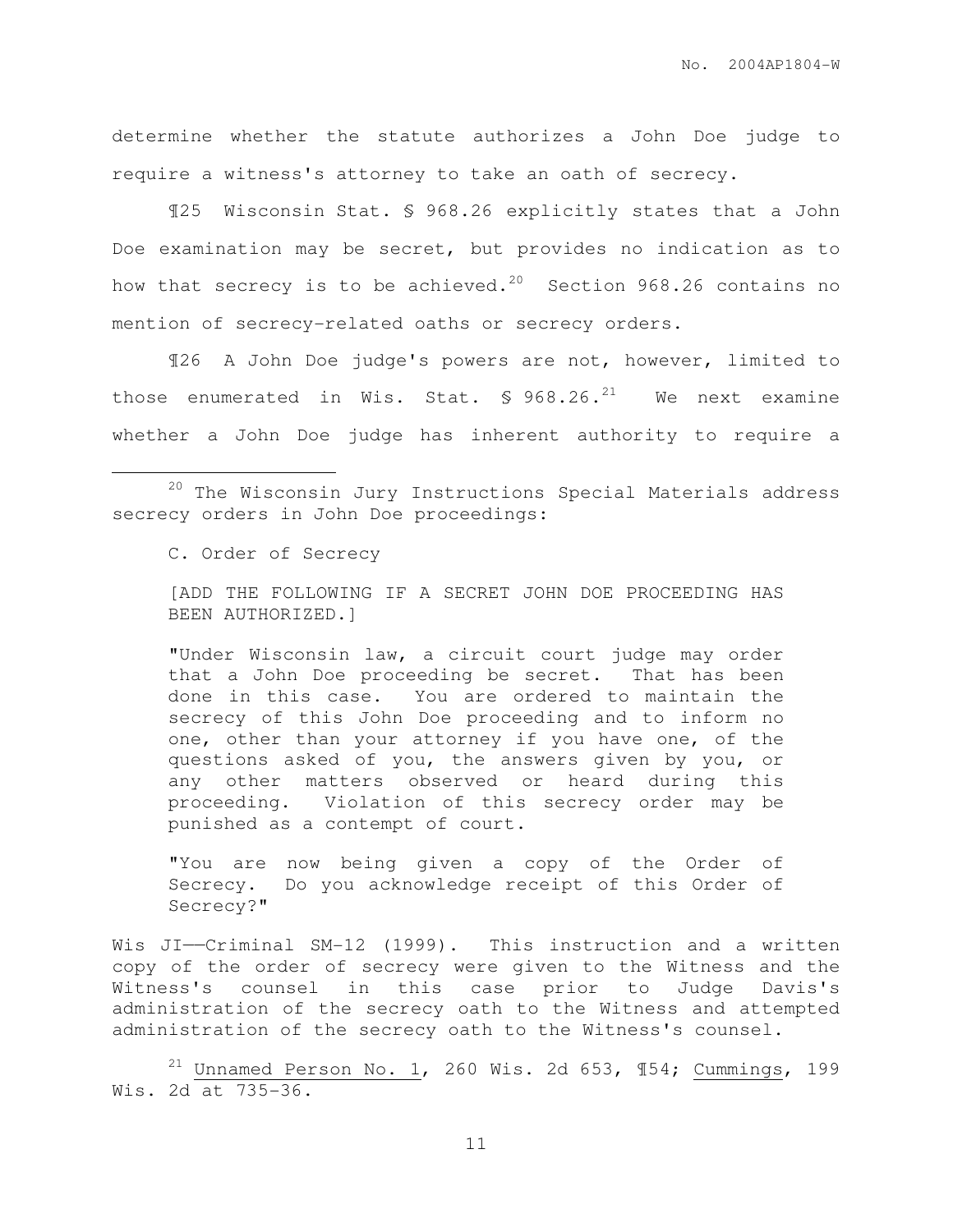witness's counsel to take an oath of secrecy when there is a secrecy order in effect. A John Doe judge's inherent authority stems from a John Doe judge's judicial office. $22$  This court has held that the inherent authority of a John Doe judge "includes those powers necessary to fulfill the jurisdictional mandate. $123$ Thus, a John Doe judge's inherent authority has been construed to include the authority to issue subpoenas, adjourn proceedings, take possession of subpoenaed records, adjudicate probable cause, and issue and seal search warrants. $24$  In short, a John Doe judge's inherent power encompasses all powers necessary for the John Doe judge to "carry out his or her responsibilities with respect to the proper conduct of John Doe proceedings. $1^{25}$  While a John Doe judge's powers are broad, they are not unlimited.<sup>26</sup>

¶27 This court recently examined a John Doe judge's inherent authority to disqualify counsel for a conflict of interest.<sup>27</sup> State ex rel. Unnamed Person No. 1 v. State arose  $\overline{a}$ <sup>22</sup> Unnamed Person No. 1, 260 Wis. 2d 653,  $\sqrt{154}$  (citing Wis. Family Counseling Servs. v. State, 95 Wis. 2d 670, 675-76, 291 N.W.2d 631 (Ct. App. 1980)).

<sup>23</sup> Unnamed Person No. 1, 260 Wis. 2d 653,  $\text{\textsterling}55$ ; Cummings, 199 Wis. 2d at 736.

 $24$  Unnamed Person No. 1, 260 Wis. 2d 653, 154 (citing Cummings, 199 Wis. 2d at 735-36; State v. Kielisch, 123 Wis. 2d 125, 131, 365 N.W.2d 904 (Ct. App. 1985)).

 $^{25}$  Unnamed Person No. 1, 260 Wis. 2d 653, ¶55.

 $^{26}$  Custodian of Records v. State, 2004 WI 65, 110, 272 Wis. 2d 208, 680 N.W.2d 792.

 $27$  Unnamed Person No. 1, 260 Wis. 2d 653, 1154-55.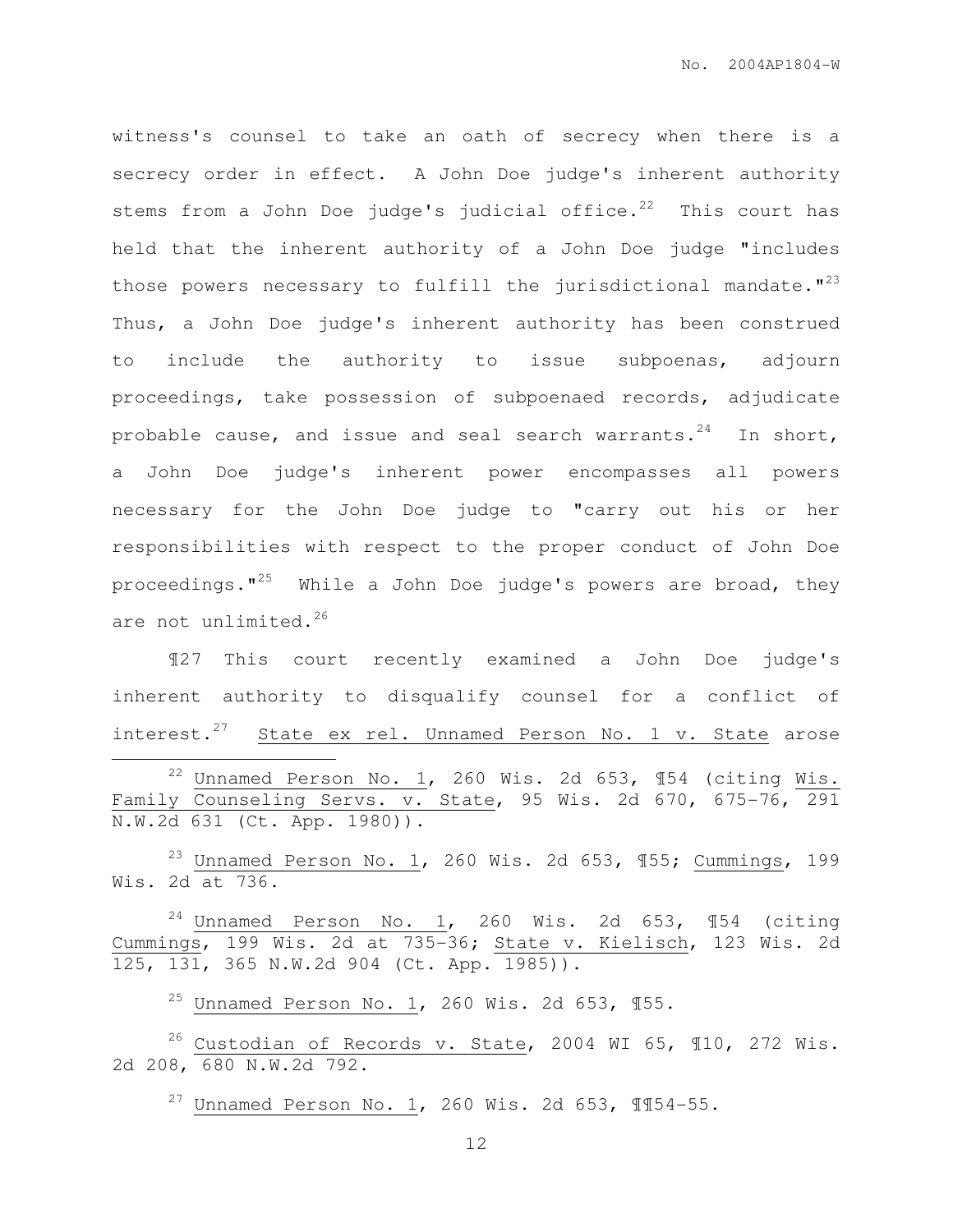out of a John Doe proceeding convened to investigate possible illegal campaign activity.<sup>28</sup> A single law firm represented several witnesses subpoenaed to testify at the same John Doe proceeding.<sup>29</sup> The terms of the secrecy order prevented the witnesses' attorneys from securing conflict of interest waivers or consent forms from their clients because the attorneys could not disclose clients' names to the other clients.<sup>30</sup>

¶28 Citing the conflict of interest, the John Doe judge ordered the attorneys disqualified. This court held that the disqualification was within the John Doe judge's inherent authority to ensure procedural fairness, saying:

It is the John Doe judge's responsibility to ensure procedural fairness, and matters such as attorney conflicts of interest may indeed interfere with procedural fairness . . . [under SCR 20:1.7] "[w]here the conflict is such as clearly to call in question the fair or efficient administration of justice . . . ." Accordingly, we conclude that a John Doe judge must have the authority to disqualify counsel, and may permit argument by counsel when necessary to ensure procedural fairness.<sup>31</sup>

¶29 The same concerns regarding ordered proceedings and procedural fairness are not implicated under the facts of the present case. Both counsel for the Witness agreed that they were bound by, and would abide by, the court's secrecy order.

 $28$  Id.,  $13$ .  $29$  Id.,  $\P$  $\P$  $6-10$ .  $30$  Id.  $31$  Id.,  $\P 55$  (citation omitted).

 $\overline{a}$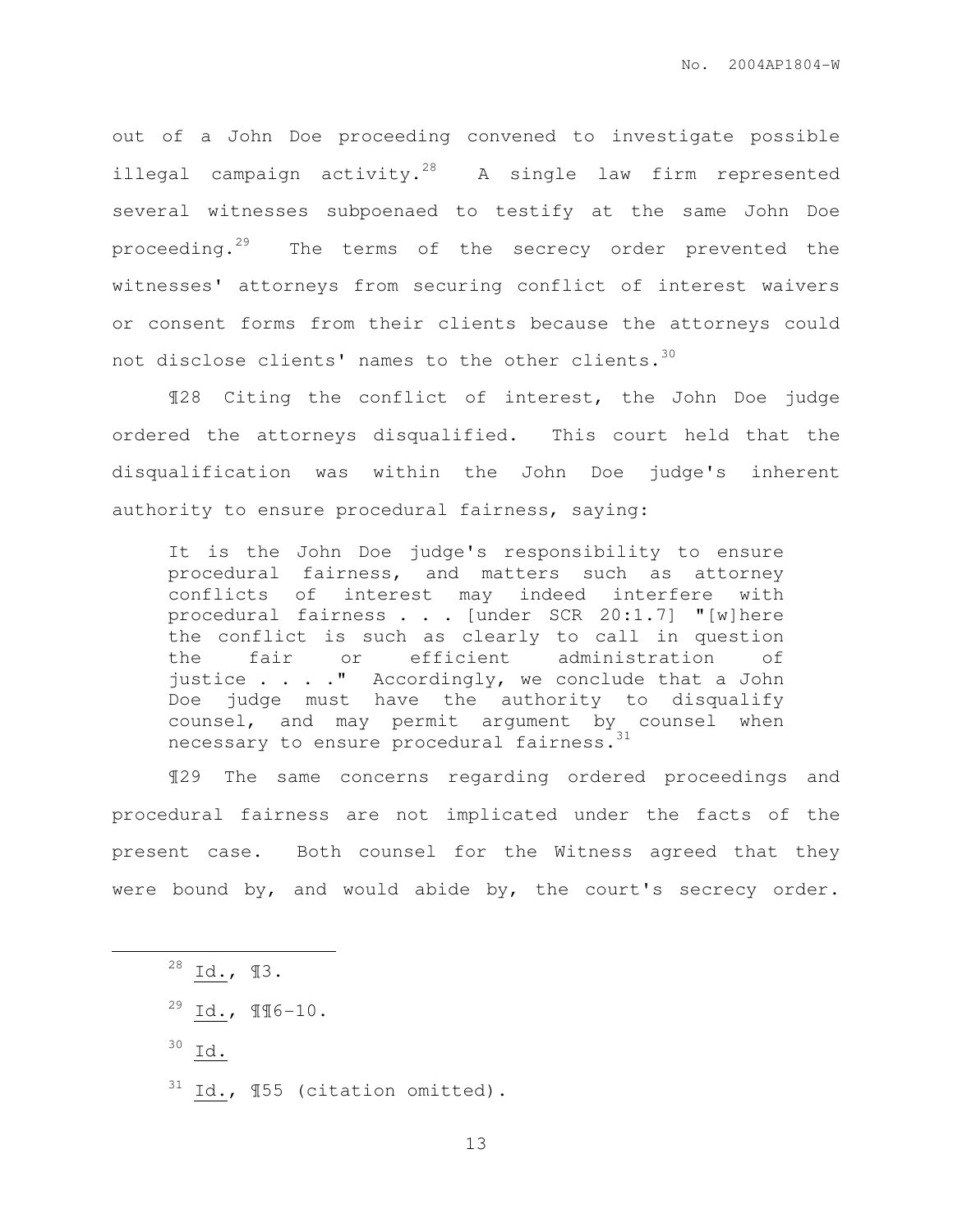The Witness asserts that requiring the oath of secrecy from the attorneys does not perform any function above and beyond the secrecy order already in effect.

¶30 The John Doe judge viewed the secrecy oath as "a proper and wise procedure to impress upon individuals their obligations . . . ." The John Doe judge viewed the oath as a more formal means of reinforcing secrecy. The John Doe judge thus recognized that the secrecy oath does not add to the secrecy of the proceedings or change the remedies available for violation of the secrecy order. We agree with the John Doe judge about the effect of an oath of secrecy under the circumstances of the instant case.

¶31 The secrecy oath in the instant case is not substantively or procedurally different from the secrecy order. Imposing a secrecy oath on the Witness's counsel has no practical effect on the secrecy of the proceedings or the obligations of counsel in the instant case when a secrecy order was in effect. We therefore must conclude that the secrecy oath requested of the attorneys was surplusage and requiring it was not, under the facts of this case, a power necessary to fulfill the John Doe judge's jurisdictional mandate or to carry out his responsibilities with respect to the proper conduct of the John Doe proceeding.

¶32 Because there is no need for a secrecy oath when a secrecy order is already in effect, a John Doe judge does not have statutory or inherent power to require a witness's counsel to take an oath of secrecy. Although a John Doe judge has the